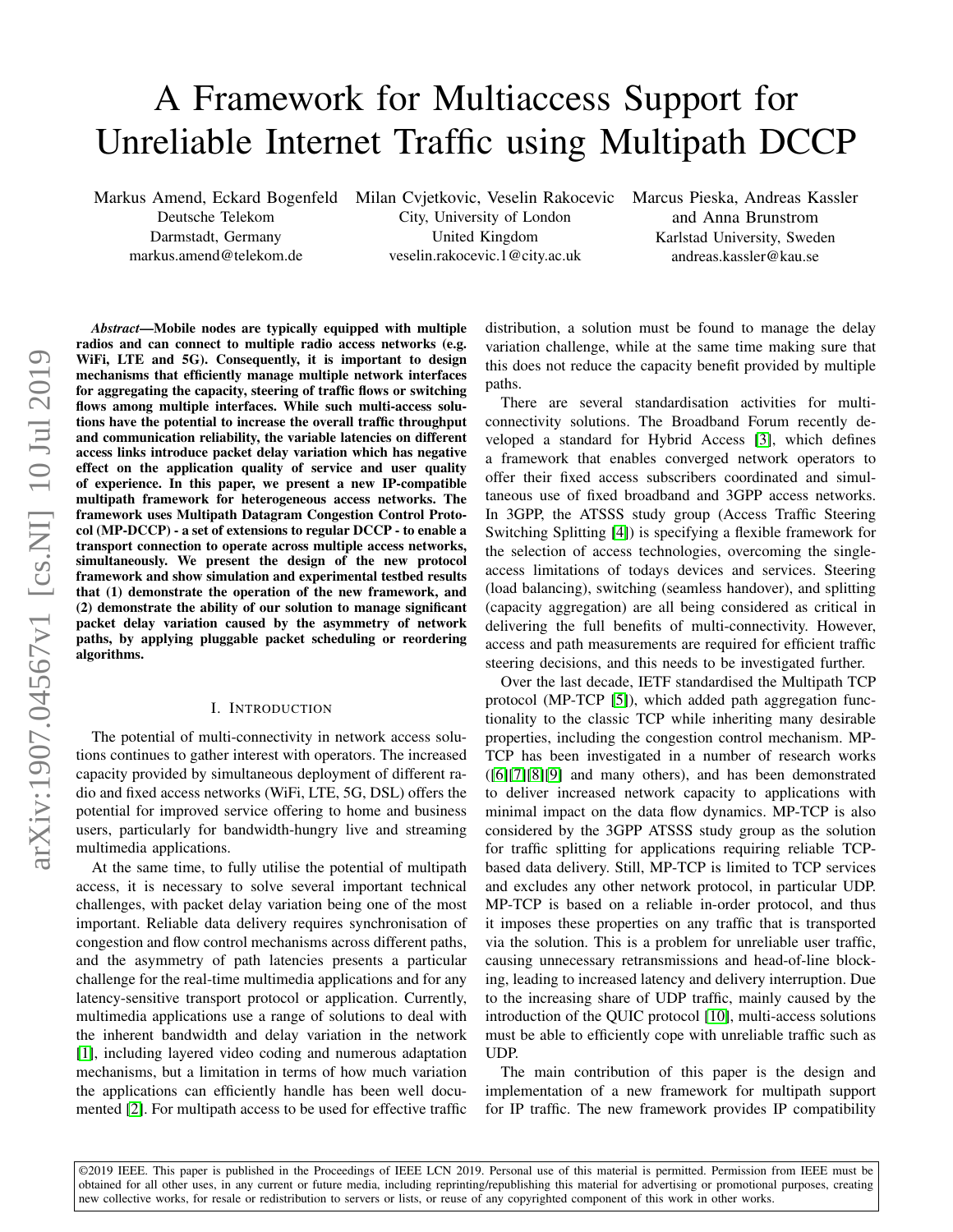by integrating virtual network interfaces (VNIF) with a new protocol - Multipath Datagram Congestion Control Protocol (MP-DCCP), presented also in our recent IETF Internet Draft [\[10\]](#page-7-9). In the new framework, as presented in Fig[.1,](#page-1-0) the new MP-DCCP protocol is responsible for scheduling the traffic entering the VNIFin for transport over different radio or fixed access network paths. For this purpose, our framework includes a pluggable packet scheduling module which decides which IP packets to allocate to which DCCP flow. Optionally, a packet reordering module can be used to reorder packets at the exit point to remove latency variation introduced by heterogeneous paths. MP-DCCP provides the network with path measurement capability, identified as the necessary ingredient for any effective traffic steering / switching / splitting solution. On each path, the traffic is encapsulated into separate DCCP flows. In general, MP-DCCP can be used either for all Internet traffic (TCP and non-TCP), or in parallel with MP-TCP, for the transport of non-TCP traffic.

In this paper we present simulation and experimental results to both motivate and justify the presented framework. We use simulation to show that the throughput of RTP media streams on multiple paths with asymmetric latencies is significantly improved using our framework with the packet reordering module. We then present experimental results on a network testbed to demonstrate the positive impact of packet scheduling and packet reordering on the performance of the framework, and to demonstrate the ability of the framework to (a) remove packet delay variation from UDP streams, and (b) deal efficiently with sudden changes in path latencies.

The new framework, the design of MP-DCCP, and principle design of pluggable scheduling and reordering algorithms are presented in more detail in section II. Section III presents the simulation and experimental setup and presents the performance evaluation results, demonstrating the benefits of the new framework. Finally, the paper is concluded in section IV.

#### II. THE NEW MULTIPATH FRAMEWORK

The new IP compatible multipath framework is designed to operate in home access network scenarios where both fixed access network and a wireless access connection are available, or in a mobile scenario where multiple network interfaces are available (WiFi and LTE interface in most cases).

The development of the new multipath framework builds on a number of technical proposals for multi-connectivity support. One of the earliest concepts for aggregating heterogeneous access networks was *IP bundling*, which is a Layer 3 approach first demonstrated by Deutsche Telekom in 2013 and currently sold as the *Hybrid* product. The solution is capable of bundling fixed access lines (e.g. DSL) and mobile networks (e.g. LTE), providing customers with higher bandwidth and enhanced reliability. The DSL path is preferred whenever possible; all traffic that exceeds the DSL capacity is sent via the mobile network, which is referred to as a *Cheapest Pipe First* approach. The IP bundling architecture assumes the DSL path to be static in bandwidth; this concept allows to aggregate network paths without performing path estimation. In the case of bottlenecks outside of the DSL link, this technique may be problematic: as there is no way of detecting the bottleneck, the path might be overloaded, causing packet loss. To address this shortcoming, our new framework provides path-based measurements. MP-DCCP supports the new multipath framework by providing multiple DCCP tunnels between communicating points. The DCCP tunnels carry DCCP packet flows, ensuring traffic transport between the endpoints and allowing the framework to use DCCP functionality such as congestion control, RTT estimation and explicit connection establishment, providing this essential path-based information to handle traffic efficiently. At the same time, the use of MP-DCCP instead of a TCP-based solution provides support to unreliable, UDP-based traffic. Consequently, we identify two modes of operation for the framework: (1) it can be used as a stand-alone traffic bundling solution; (2) it can be configured to handle only UDP traffic and work in conjunction with a MP-TCP based solution which would handle TCP traffic.

MP-DCCP is based on DCCP [\[12\]](#page-7-10), which was designed to provide different congestion control support for application traffic, together with unreliable, UDP-like support when application traffic does not require reliable delivery. DCCP is designed to provide full-duplex, connection-oriented data transfer, without provisioning for reliable in-order packet delivery or flow control. It provides congestion information for the end points, in a way similar to TCP. DCCP provides general support for various congestion control algorithms, in a modular fashion, enabling link quality estimation. The DCCP standard does not specify one single congestion control algorithm, rather several congestion control profiles have been defined for DCCP[\[13\]](#page-7-11)[\[14\]](#page-7-12). There is a relatively limited body of academic research on the DCCP protocol, mostly investigating the differences between DCCP and TCP [\[15\]](#page-7-13) [\[16\]](#page-7-14), or performance of streaming video applications over DCPP [\[17\]](#page-7-15) [\[18\]](#page-7-16).



<span id="page-1-0"></span>Fig. 1. Multipath Framework Architecture

Within the new multipath framework, the DCCP tunnels serve two main purposes: (1) the integrated DCCP congestion control provides channel estimation in terms of path loss rate, bandwidth and round trip time; (2) the tunnels ensure redirection of traffic to the aggregation termination points. Layer 3 compatibility is achieved by employing virtual network interfaces to easily integrate in existing architectures such as home gateway. Virtual network interfaces are similar to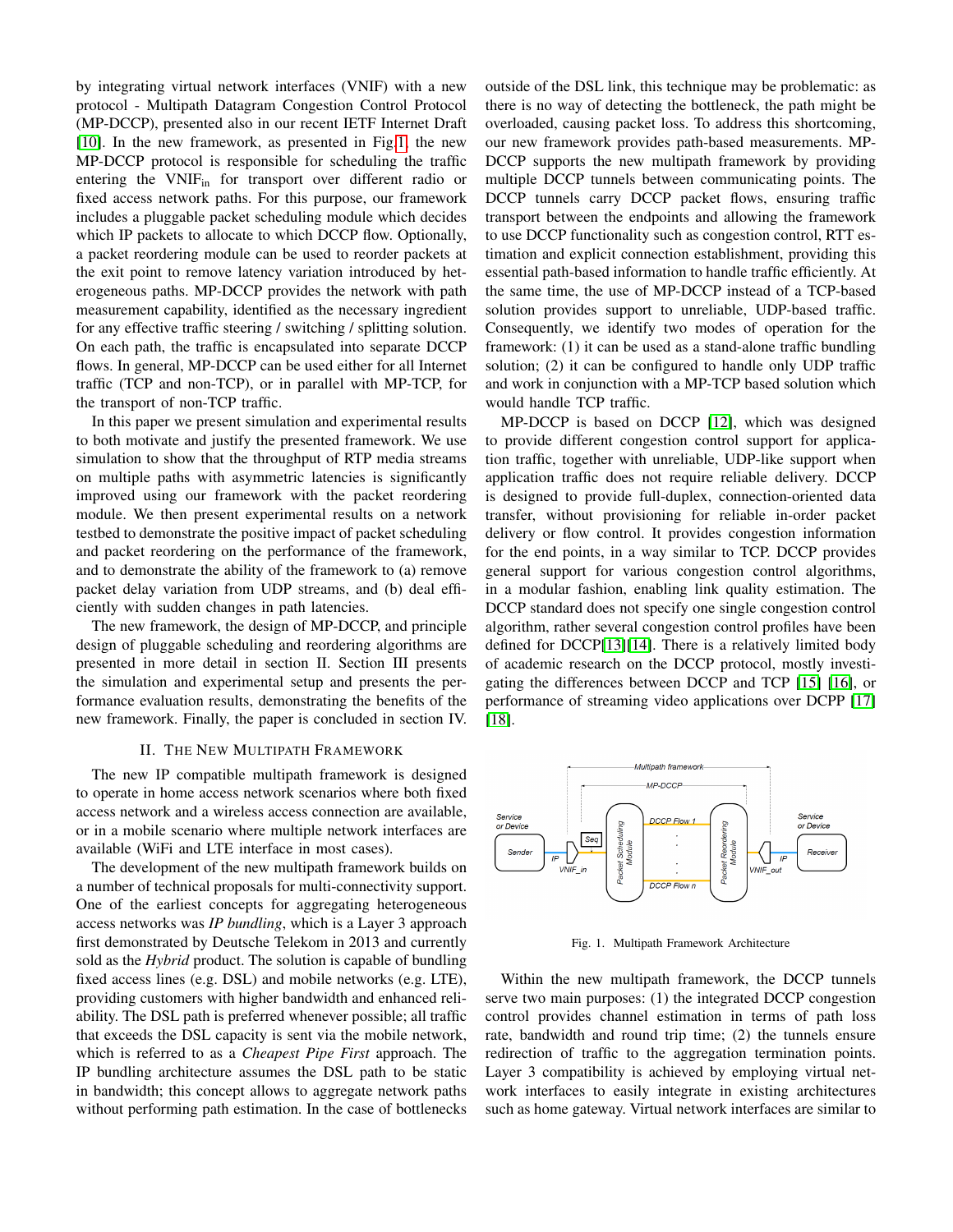their physical counterparts - the operator can configure settings such as the IP address or the netmask. The outgoing traffic is distributed to the DCCP tunnels by a scheduling algorithm, which chooses one of the DCCP sockets for each packet. At the receiving end, the solution implements modular packet reordering. A more detailed description of the packet flow can be found in our recent IETF Internet Draft [\[19\]](#page-7-17).

*1) Packet Scheduling:* The packet scheduling module distributes the data over the available DCCP flows. It can use the information from the DCCP flows, including the current estimate of the DCCP channel state, to make a scheduling decision. After the selection of a DCCP flow, the current packet to be scheduled for transmission is encapsulated into the flow.

The scheduler itself can be designed to fulfill different objectives. Simple variants of the scheduling algorithm design may include the *round robin* scheduler, where packets will be equally shared between the available paths; the *fixed ratio* scheduler, where fixed weights are used to specify the ratio of packets scheduled on certain paths; or the *cheapest pipe first* packet scheduler, where the operator can assign a cost value to each network path. The cheapest pipe first packet scheduler tries to minimize the overall cost by sending on cheaper paths whenever possible (i.e. as long as there is room in the congestion window). This scheduler is a simple and useful concept in the cases where the transmission on a line causes actual monetary cost, and as such is a commonly preferred concept for the operators.

In this work we analyse two well-known scheduling concepts: the *smoothed RTT (SRTT)* scheduler, and the *Out-oforder transmission for In-order arrival (OTIAS)* scheduler. The SRTT scheduler uses the RTT information provided by the DCCP congestion control to choose the currently available path that provides the lowest RTT. This simple concept is deployed in the MP-TCP reference implementation in the Linux Kernel. While it is known that this idea may lead to under-utilisation of the faster path [\[20\]](#page-7-18), we use it here as a simple example of a path-aware packet scheduling principle.

The OTIAS scheduler [\[21\]](#page-7-19) intentionally scrambles packets to compensate for asymmetric path properties. Similar to SRTT, the OTIAS scheduler uses the estimated RTT values to choose the path that provides the shortest transmission time. In addition, the OTIAS scheduler estimates the time a packet would have to wait in the send queue of a socket and uses this time to deliberately overload flows with lower RTTs (i.e. schedule more packets than what a flow can currently send according to the congestion window). As the send queue builds up on the 'faster' path, the latency increases. Once the latency increases beyond the SRTT on the other path, OTIAS switches to this path. In the meantime, the queue at the first flow drains and the cycle repeats. The scheduler aims to ensure that packets will arrive in the correct order at the receiver, thus reducing the need for a reordering mechanism.

*2) Packet Reordering:* The packet reordering module has an advantage over the packet scheduling module as it does not rely on average channel feedback to make scheduling decisions to prevent out-of-order packet delivery.

Packet reordering, instead, is typically based on monitoring the received packets, buffering out-of-order packets and delaying their delivery to the application for a pre-defined timing threshold, expecting that during this time packets will arrive to fill the gaps. If the out-of-order packets do arrive within the timing threshold, they will be placed in their positions and ordered packet stream will be delivered to the application. If the out-of-order packets do not arrive within the timing threshold, the buffered packets will be forwarded to the application, which will have to deal with the consequence of any missing packets. This concept limits the buffering delay and presents an advantage in comparison to the MP-TCP-based framework, where for large latency variation, retransmissions may be requested for the delayed packets, resulting in increased overall delays for unreliable traffic.

Determination of the timing threshold requires two new protocol functionalities, which are introduced in MP-DCCP as two header options. The first is used to convey the RTT information to the receiving end of the framework. The second option is used to carry MP-DCCP packet sequencing information. To facilitate reordering, MP-DCCP deploys overall packet sequencing, which is overlayed on top of the standard sequencing used in DCCP.

Based on the use of the timing threshold, we identify three different reordering algorithms. In the *static timing threshold* reordering, the timing threshold does not change, and is based on the difference in the RTTs for the two paths. If we label the path with larger latency 'slower' path, and the path with smaller latency 'faster' path, the static threshold can be calculated as  $\Delta RTT_{static} = RTT_{slower} - RTT_{faster}$ . In the *adaptive timing threshold* reordering, the value of the threshold is constantly recalculated based on the measured RTTs and RTT variations. For these two algorithms, the reordering module used the threshold to wait for out-of-order packets, and puts all packets received within the threshold into the correct order, based on the MP-DCCP packet sequencing.

Finally, we use a third concept, *delay equalisation*. In this algorithm, the measured timing threshold is also used, this time to delay the packets on the faster path in attempt to remove packet delay variation. This is done by introducing a buffer for each individual flow which delays traffic from the corresponding flow, ensuring that packets are delivered to the application in-order, regardless of when they arrive at the receiving end. In this case, packet sequencing is not used and all packets that arrive after the threshold are discarded.

### III. PERFORMANCE EVALUATION

We use both simulation and experiments on a network testbed to evaluate the performance of the new framework. Firstly, we use simulation to address the following question: *what is the nature of the interaction of the framework with congestion control of real-time UDP-based media applications*? After that, we use experiments on a network testbed to answer the following: *what performance impact do the scheduling and*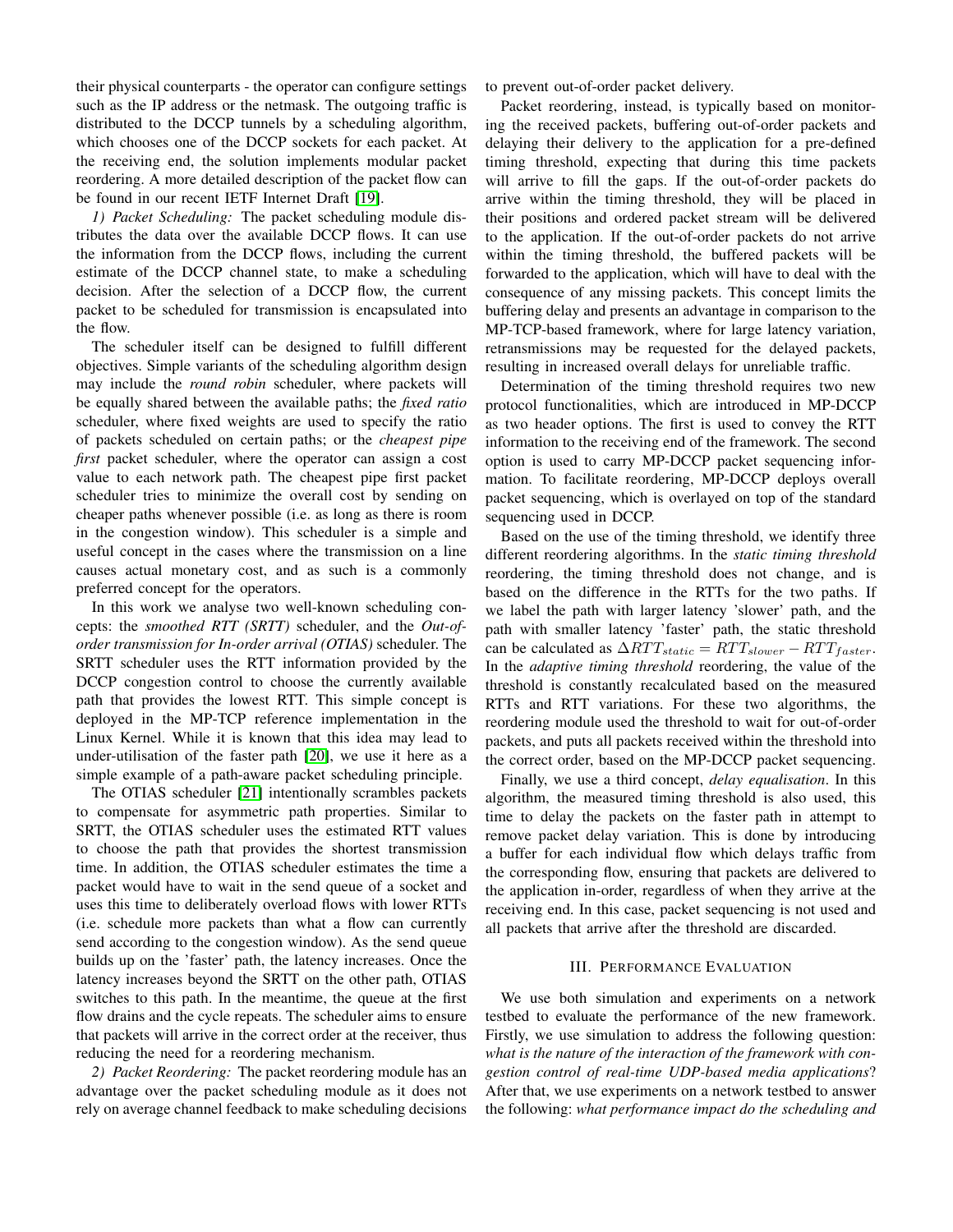*reordering algorithms presented in section II have on the endto-end performance?*

#### *A. Simulation results*

In order to answer the first question, we evaluate the impact of our framework on UDP based real-time media applications that implement the NADA [\[22\]](#page-7-20) congestion control for RTP media streams [\[23\]](#page-7-21). NADA is a congestion control that is currently being standardized to handle real-time UDP traffic. We use the network simulator ns3 [\[24\]](#page-7-22) v3.29 with Direct Code Execution (DCE) [\[25\]](#page-7-23), which uses the real Linux network stack of DCCP together with ns3. We use Linux Kernel version 4.1.0 from net-next-sim [\[26\]](#page-7-24) and the ns3 RMCAT module [\[27\]](#page-7-25) that implements the NADA congestion control. In our simulation setup, we use a single video flow being downloaded over two paths for 60 sec. The topology is similar to Fig. [1,](#page-1-0) except the receiver is a mobile node with two interfaces and the DCCP tunnel is terminated at the UE. The capacity of each link is not the bottleneck and the sending rate is limited at 1.5 Mbps given by the server video quality.

<span id="page-3-2"></span><span id="page-3-1"></span>

<span id="page-3-3"></span><span id="page-3-0"></span>Fig. 2. NADA/UDP throughput using a round-robin scheduler. In the symmetrical case (SYM), the latency applies to both paths; in the asymmetrical cases (ASYM), the latency applies to the 'slower' path, with the 'faster' path having a latency of 10 ms. *Delay EQ* is short for delay equalisation; *adaptive* denotes that adaptive reordering is used at the receiver.

Fig. [2](#page-3-0) shows the achievable rate of the video flow which is split over two paths using a round-robin scheduler and with either *adaptive reordering* or *no reordering* at the receiving side. We vary the path latency and compare three scenarios: symmetrical links, where the latency varies from 10 to 90 ms; asymmetrical links, where the shorter path has a constant



<span id="page-3-4"></span>Fig. 3. Two examples pulled from Fig. [2.](#page-3-0) In each case adaptive reordering and delay equalisation is used, with the latency being 10 and 90 ms. DCCP tunnels are used in the top figure; TCP tunnels are used in the bottom.

latency of 10 ms while the latency of the longer path varies between 10 and 90 ms; asymmetrical links but with activation of the delay equalization module at the receiving side (to expose a constant latency to the NADA congestion controller in the server). In Fig. [2a,](#page-3-1) we are using adaptive reordering along with DCCP tunnels over the two paths, in Fig. [2b,](#page-3-2) we are using no reordering with DCCP tunnels, while in Fig. [2c](#page-3-3) we use TCP tunnels with adaptive reordering to motivate the benefit of our approach.

As can be seen from Fig. [2a,](#page-3-1) NADA has an adverse reaction to delay asymmetry. In our results, any asymmetry larger than 10 ms causes the NADA congestion control to reduce its sending rate. As one might expect, the introduction of delay equalization at the receiving side of the tunnel eliminates the adverse behavior.

In Fig. [2b,](#page-3-2) we observe that the packet scrambling caused by no reordering seems to cause no problem as long as the links are symmetrical. When the links are asymmetric, delay equalization appears to solve the issue, with no need for further handling of any packet scrambling. The two red plots depict the outcome when there is asymmetry — with the *adaptive* case being borrowed from Fig. [2a](#page-3-1) — and illustrate that adaptive reordering helps marginally, but that it is not sufficient to achieve the application limited rate of 1.5 Mbps. Lastly, Fig. [2c](#page-3-3) illustrates a significant performance degradation when using TCP-tunnels instead, showing the benefit of our approach. Fig. [3](#page-3-4) exemplifies how the maximum rate is achieved quickly when using DCCP-tunnels, whereas when we use TCP-tunnels the rate appears to stagnate at slightly more than a third of the maximal throughput.

From these results we may conclude the following regarding how to handle NADA traffic: One needs not be unduly concerned with packet reordering, as long as the link asymmetry is rather small. On the other hand, providing a consistent RTT for the sending application appears to be more important. For that reason, TCP may be unsuitable as a tunneling solution for NADA traffic. While NADA is only a single congestion control solution among many others that UDP based applications may leverage, other delay-based congestion controls may experience similar problems. Furthermore, having a modular tunneling solution also allows for flexible deployment of schedulers and reordering mechanisms. Therefore, our framework can easily embrace future more advanced UDP congestion control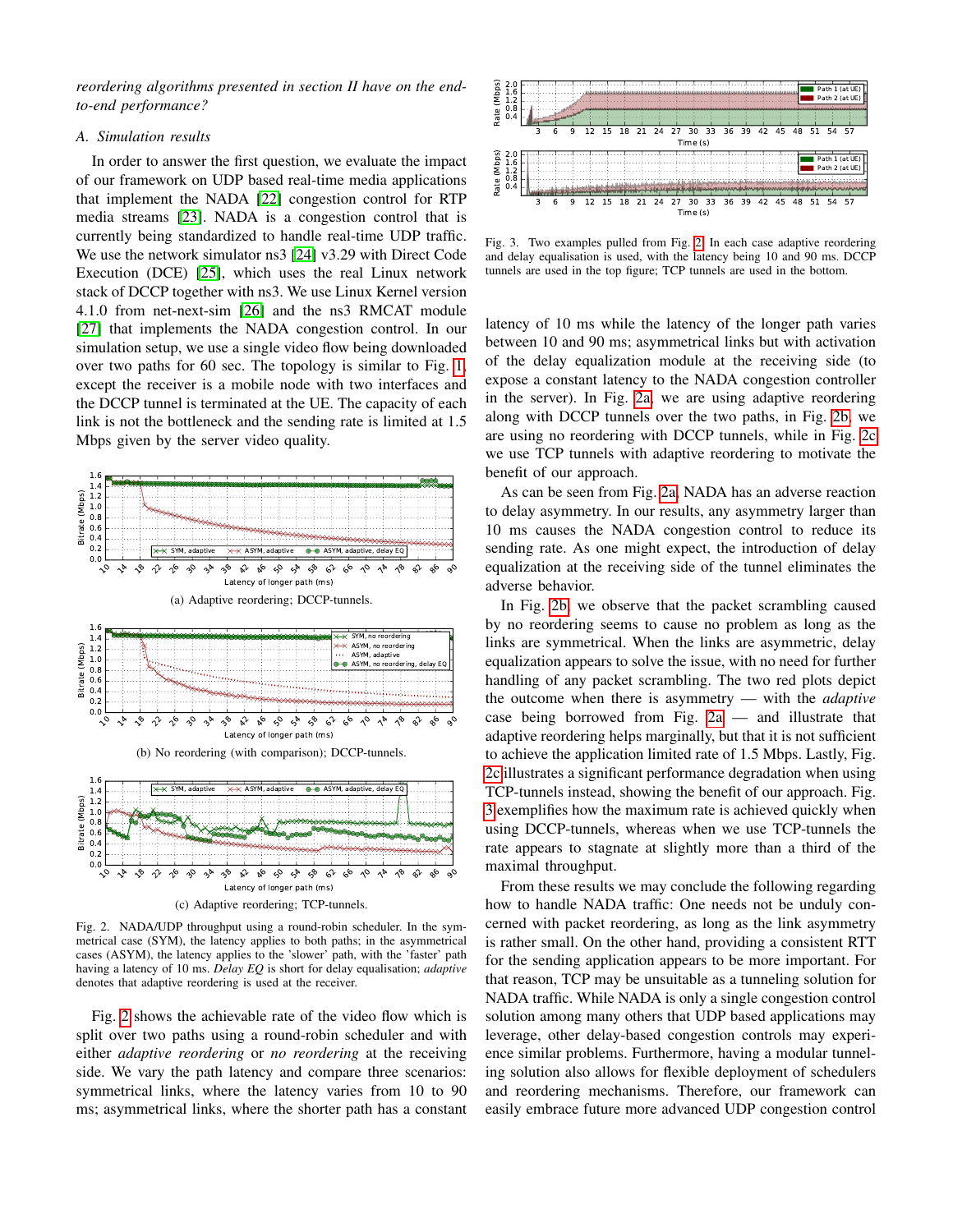algorithms.

# *B. Experimental Testbed evaluation*

To evaluate the performance of the new framework further, a prototype and network testbed have been developed. Fig [4](#page-4-0) shows the architecture of the network testbed, which was developed on the basis of the framework architecture given in Fig. [1.](#page-1-0) In the testbed, the MP-DCCP *bundling* solution is deployed between two MP-DCCP Terminating points (Fig. [4\)](#page-4-0), aggregating two network paths: *Path-1* and *Path-2*. The endpoints iperf Client and iperf Server, which generate test traffic using the iperf network test tool, are connected to the third interface of each bundling endpoint. Additionally, there is a dedicated host on each path for the simulation of the access links.

The architecture and the access link simulation hosts are based on the PCengines APU board 1D4 embedded platform, equipped with a 1GHz AMD Bobcat dual-core processor1, 4GB of RAM and three Gigabit network interfaces.

The MP-DCCP solution has been implemented as a kernel module in the Linux kernel 4.4, (supporting up to 4.19) as a proof-of-concept based on the current DCCP implementation in the Linux kernel [\[28\]](#page-7-26) and the CCID2 congestion control algorithm [\[13\]](#page-7-11). The MP-DCCP source code consists of mandatory source files that are required for basic MP-DCCP operation, and optional loadable modules which can be loaded or unloaded during a MP-DCCP session. Many of the concepts used in MP-DCCP originate from the MP-TCP project and have been verified extensively in terms of stability, performance and usability.



<span id="page-4-0"></span>Fig. 4. Network Testbed Architecture

*1) Performance Evaluation - Scheduling:* To evaluate the performance of the scheduling algorithms, experiments with a fixed-rate data stream of 1Mbps have been performed.

The operation of the SRTT scheduler can be illustrated by increasing the latency of the preferred path during the transmission. As soon as the new latency value exceeds that of another network path, this network path will become the new preferred path. Two network paths have been set up to provide symmetric bandwidths of 10 Mbps. Additionally, the first path has been configured to 10 ms, and the second path to 20 ms of latency. In this scenario, the SRTT scheduler selects the first path. After 15 seconds, the latency on the first path has been increased from 10ms to 100 ms, forcing the scheduler to switch to the second path.

Fig. [5](#page-4-1) shows the bandwidths measured on both network paths, as well as the estimated SRTT of each path as reported by the congestion control algorithm. During the first two seconds of the measurement, when the congestion windows limit the capacity of the flows, the scheduler uses both paths to forward the incoming traffic. Once the congestion windows are established, the scheduler prefers the first path because of its lower estimated SRTT. At this point, the bandwidth demand can fully be satisfied by the first path, and no traffic is sent over the second path anymore. Once the SRTT has been increased from 10 ms to 100 ms on the first path, the scheduler reacts and switches all traffic to path 2. This behavior matches the theory of operation; the SRTT scheduler seems to be able to correctly identify and select the path with the lowest SRTT.



<span id="page-4-1"></span>Fig. 5. Handover between network paths using the SRTT scheduler

The major advantage of this technique is that it does not introduce additional overhead; however, it is only effective as long as there is traffic on the network, whereas latency changes on unused paths remain undetected. This is easily noticeable in Fig. [5](#page-4-1) where the SRTT over path 2 (blue dotted line) remains at a high value up until around 15 seconds when new traffic is again transmitted over the path.

The OTIAS algorithm has the largest effect in scenarios where there is a significant asymmetry between flows in terms of latency. OTIAS is able to build up large queues; the resulting latency increase is used in an effort to converge the path latencies. The scheduler has been examined in terms of buffer usage and SRTT estimation at the sender, which allows to verify the correct scheduler operation. Furthermore, the resulting packet scrambling is assessed at the receiver. This parameter is of special interest, since it is one major indicator of the effectiveness of the OTIAS algorithm.

In this experiment, the two network paths each provide 1 Mbps of bandwidth; their latency was adjusted to a 1:5 ratio (10ms on path 1 / 50 ms on path 2). In the first experiment, the OTIAS scheduler has been evaluated in a scenario where the test traffic bandwidth stays within the aggregated capacity of the two network links. A test bandwidth of 1.5 Mbps has been generated using the iperf network test tool. According to the theoretical predictions, OTIAS should be able to significantly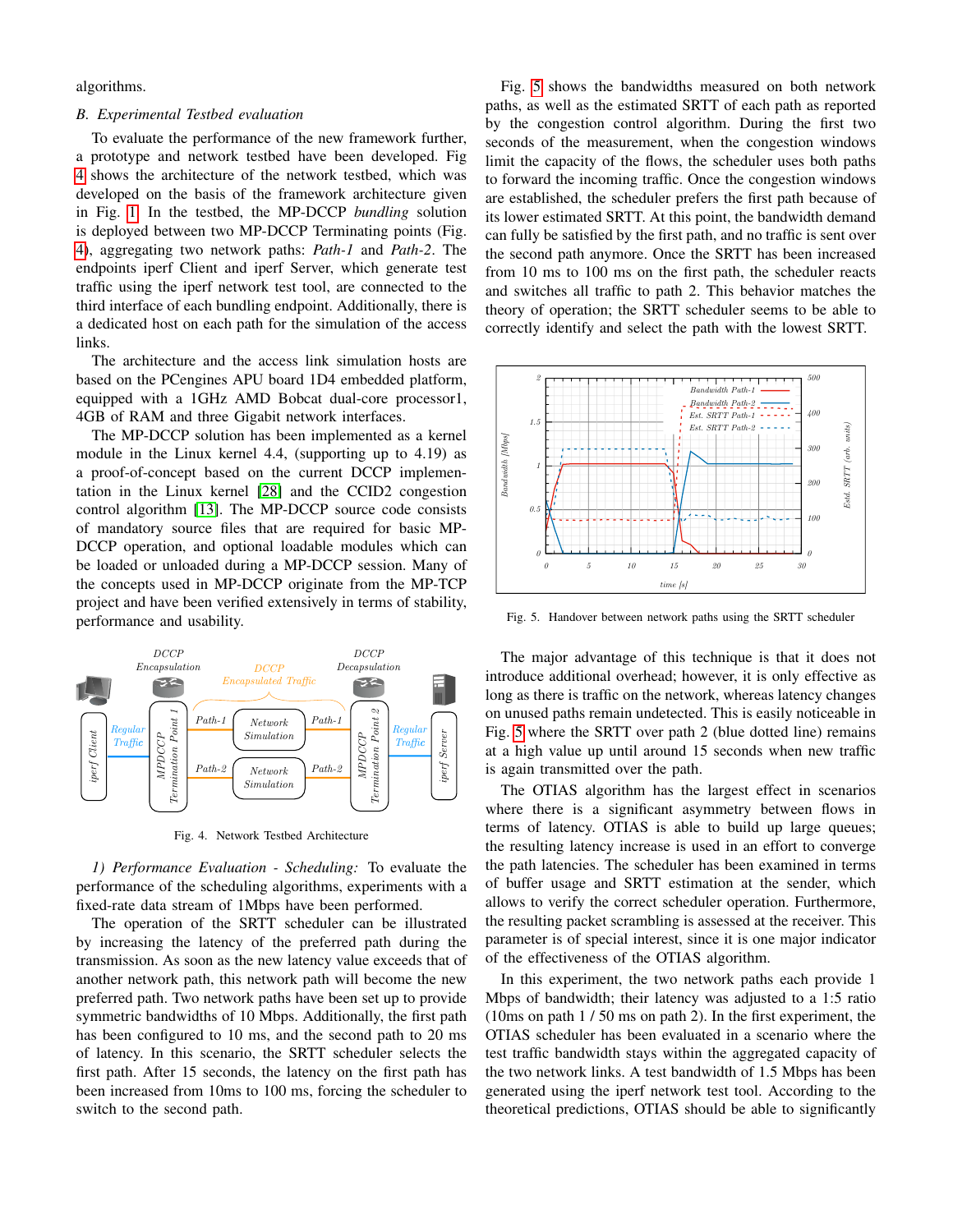reduce packet scrambling in this scenario. The measurement is then repeated using the SRTT scheduler for comparison.



<span id="page-5-0"></span>Fig. 6. Internal parameters of OTIAS in a moderately loaded environment

Fig. [6](#page-5-0) illustrates the behavior of the OTIAS algorithm, once the initial slow start phase is completed. There is a constant pattern of alternating buffer bloat and SRTT oscillation, which repeats throughout the entire measurement; the selected region of packets reflects this pattern. The scheduler chooses the path that provides the shortest overall latency (which is Path-1 for the packet range [800-900]); as a single path cannot satisfy the entire bandwidth demand, a queue builds up, which gradually increases the estimated SRTT (see Buffer Path-1 and SRTT Path-1 [850-890]). Once the estimated SRTT of Path-1 exceeds that of Path-2, the scheduler switches to the second path, which allows the buffer on Path-1 to drain (see Buffer Path-1 [900-920]). Since Path-2 cannot satisfy the bandwidth demand either, a buffer builds up (see Buffer Path-2 and SRTT Path-2 [960-1040]), and the cycle repeats. As new path measurements on the 'slower' path are missing, (as this path has not been used for some time), this contributes to buffer bloat on the 'faster' path. It is interesting to note here that the performance of an algorithm like OTIAS is dependent on the freshness of the path measurement information. The DCCP congestion control does not provide immediate path measurement information, but relies on application data and requires adaptation time. Modifying the scheduling module to deal with such problems is an important challenge for future work.

During the first experiment, the packet scrambling has been recorded at the receiver. Fig. [7](#page-5-1) presents the order of arrival of the sequence numbers assigned by the iperf tool. When correlated with the buffer bloat at the sender, a relation between the two properties becomes apparent; overloading a path seems to be a direct cause of packet scrambling at the receiver.

Overall, the OTIAS scheduler seems to be more well-suited for the heavily loaded network environments. In a low-load situation, the scheduler experienced issues such as periodic scrambling at the receiver, which seemed to correlate to the buffer bloat at the sender. These issues can be partially attributed to the imperfect channel estimation performed by



<span id="page-5-1"></span>Fig. 7. Packet scrambling at the receiver when using OTIAS in a moderately loaded environment

the DCCP congestion control mechanism, as well as irregular buffer bloat in the network simulation hosts of the experimental testbed. In a saturated network however, the scheduler was able to reduce the packet scrambling significantly and operated as designed.

*2) Performance Evaluation - Packet Reordering:* Operation of packet reordering is validated and analysed using the following scenario (using the architecture from Fig. [4\)](#page-4-0): path 1 has latency of 10ms, and on path 2, the latency changes during the experiment from the initial latency of 0ms to a latency of 40ms. 1Mbps UDP traffic is used for the experiments, with no additional packet loss. Round robin scheduling is used, to ensure the existence of out-of-order packets. At the reordering side, adaptive timing threshold is used.



<span id="page-5-2"></span>Fig. 8. Order of delivery for adaptive active reordering, heterogeneous scenario with a delay jump from  $\Delta t = 10ms$  to  $\Delta t = 30ms$ 

The results of the experiment can be found in Fig. [8.](#page-5-2) We can see from these results that adaptive solution is capable of handling such a change in latency. Before and after the latency change the solution forwards all packets in-order as can be seen from the perfect straight line for the order of delivery. The adaptation takes some time, because it is based on the measured delay values which rely on the DCCP congestion control operation.

*3) Managing Delay Variation:* The previous section demonstrated the use of packet scheduling and packet reorder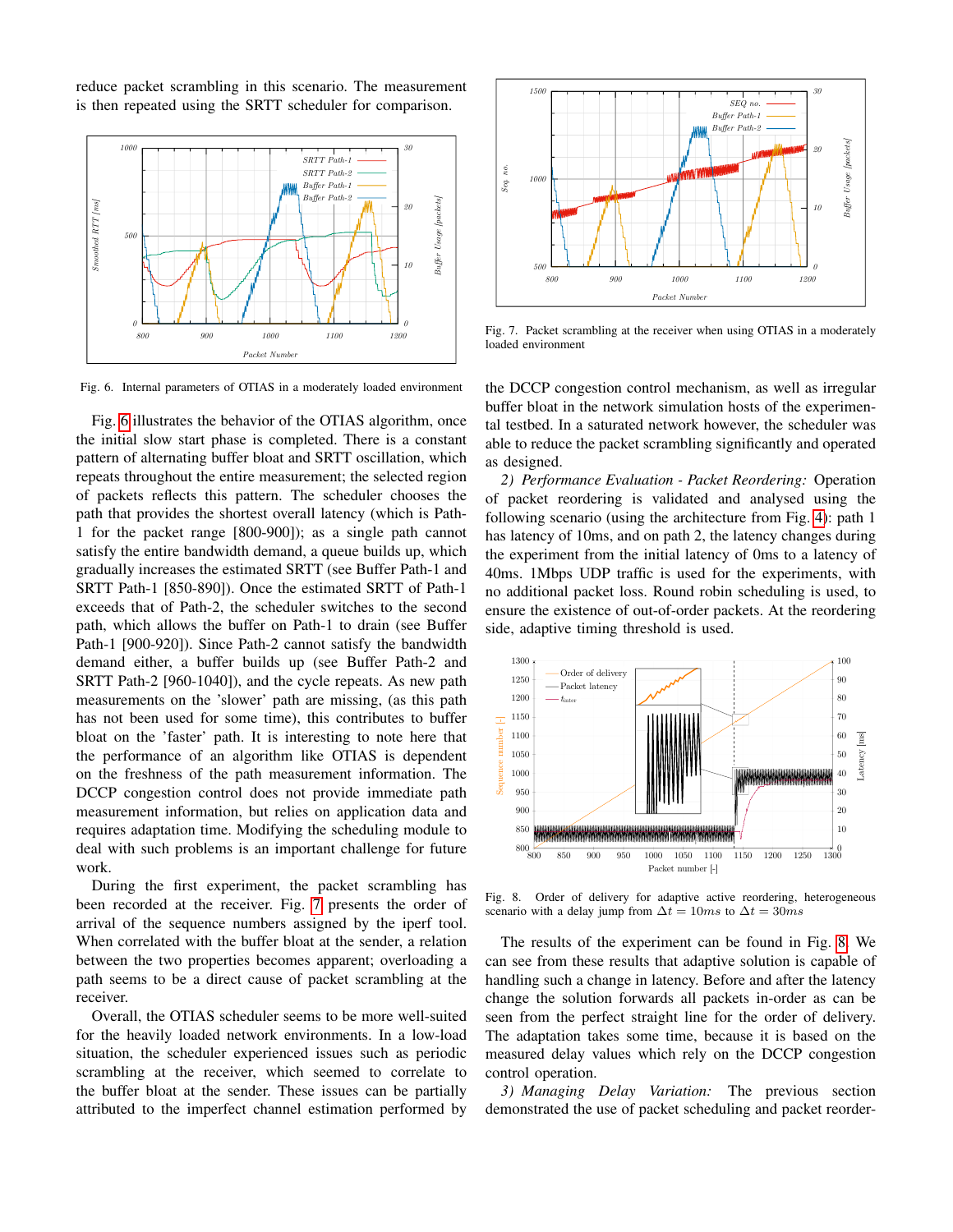ing algorithms within the multipath framework. The in-order packet delivery provided by these algorithms is particularly important for live and streaming multimedia applications. Currently, RTP or application-specific packet reordering mechanisms are deployed to ensure packet delay loss is minimized. However, we know that in multipath scenarios solutions based on RTP cannot efficiently operate over multiple paths because RTP operates at the media session level and not at the transport level, i.e., the receiver reports per media (audio or video)[\[2\]](#page-7-1). In RTP the receiver calculates the optimum playout using a lowpoint or mid-point averaging algorithm [\[29\]](#page-7-27). The algorithm averages over a large window size to reduce the impact of the few packets that get delayed. In a multipath scenario, the packets may be scheduled on paths with widely varying latencies and the above method may prove to be inadequate and insufficient.

As lot of multimedia traffic is carried by TCP today, MP-TCP could be applied to media streaming but it is worth noting that MP-TCP does not consider real-time data and diverse paths may lead to very long loss recovery delays.

We argue that a multipath solution based on MP-DCCP is able to handle packet latency variation quicker, delivering multimedia packet stream in-order without packet retransmissions, while preserving the increased throughput and communication reliability of the multipath delivery. To demonstrate this, a number of experiments have been performed on the network testbed described earlier in the paper.



<span id="page-6-0"></span>Fig. 9. Packet latency variation for the default 80/20 fixed ratio scheduling

To evaluate the worst-case packet latency variation that will be experienced in a multipath scenario using the presented framework, in the first experiment it was assumed that 80 percent of the traffic will pass through the 'faster' path and 20 percent will pass through the 'slower' path. At some point during the experiment, the latency of the 'slower' path was increased by 30ms. The delay variation results are presented in Fig. [9.](#page-6-0) The results show that - while the majority of the packets will arrive with minimal delay variation (packets grouped around 0 on y-axis in Fig. [9\)](#page-6-0) - a significant number of packets have been received out-of-order, with delay variation taking both positive and negative values, depending on which path the packets have taken. We measure the packet delay variation as the difference in the arrival time of two consecutive packets. This value is negative when a packet is required to wait for the packet preceding it in the sequence. If no packet reordering is applied, the network applications would have to deal with this variation.



<span id="page-6-1"></span>Fig. 10. Packet latency variation when adaptive reordering algorithm is applied



<span id="page-6-2"></span>Fig. 11. Packet latency variation when OTIAS scheduling algorithm is applied

We then conducted experiments with scheduling and reordering algorithms deployed in the same scenario. Fig. [10](#page-6-1) shows the packet delay variation for the same scenario when reordering with adaptive timing threshold is used. It can be seen from the scattering of the delay variation values that reordering significantly reduces the number of packets with a large delay variation. In addition to this, we can see that adaptive reordering handles the sudden change in path latency very well, by adapting to the new path latency quickly.

Fig. [11](#page-6-2) shows the results of the same experiment if OTIAS scheduling was deployed. Comparing with the results in Fig. [9,](#page-6-0) it is possible to see that packet scheduling has greatly reduced the number of packets that have been received out-oforder. There is a scattered quantity of packets with large delay